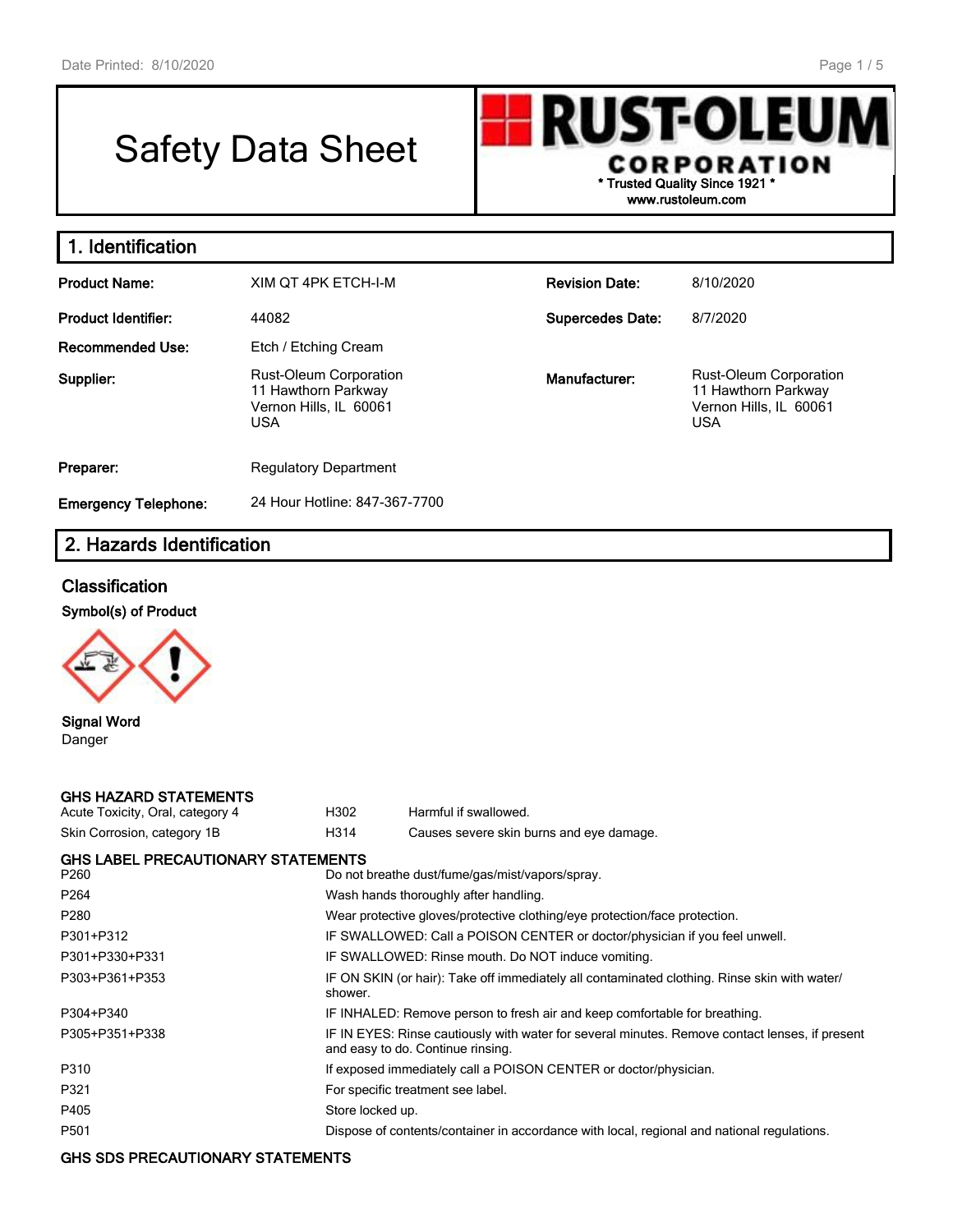**HAZARDOUS SUBSTANCES**

# **3. Composition / Information on Ingredients**

| HALARDUUƏ ƏUDƏTANUEƏ                |            |                      |                       |                       |
|-------------------------------------|------------|----------------------|-----------------------|-----------------------|
| <b>Chemical Name</b>                | CAS-No.    | <u>Wt.%</u><br>Range | <b>GHS Symbols</b>    | <b>GHS Statements</b> |
| Ammonium Bifluoride                 | 1341-49-7  | $10 - 25$            | GHS05-GHS06           | H301-314              |
| Sodium Bifluoride                   | 1333-83-1  | $2.5 - 10$           | GHS05-GHS06           | H301-314              |
| Dipropylene Glycol Monomethyl Ether | 34590-94-8 | $2.5 - 10$           | Not Available         | Not Available         |
| Propylene Glycol Phenyl Ether       | 770-35-4   | $1.0 - 2.5$          | GHS06                 | H331                  |
| Alkanes, C11-15-iso                 | 90622-58-5 | $0.1 - 1.0$          | GHS06                 | H330                  |
| Hydrochloric Acid                   | 7647-01-0  | $0.1 - 1.0$          | GHS04-GHS05-<br>GHS06 | H280-301-314-331-335  |

## **4. First-Aid Measures**

**FIRST AID - EYE CONTACT:** Immediately flush eyes with plenty of water for at least 15 minutes holding eyelids open. Get medical attention. Do NOT allow rubbing of eyes or keeping eyes closed. Remove contact lenses, if present and easy to do. Continue rinsing.

**FIRST AID - SKIN CONTACT:** Immediately flush skin with plenty of water for at least 15 minutes while removing clothing. Get medical attention immediately. Wash clothing separately before reuse.

**FIRST AID - INHALATION:** Remove to fresh air. If not breathing, give artificial respiration. If breathing is difficult, give oxygen. Get immediate medical attention. Do NOT use mouth-to-mouth resuscitation. If you experience difficulty in breathing, leave the area to obtain fresh air. If continued difficulty is experienced, get medical assistance immediately.

**FIRST AID - INGESTION:** If swallowed, rinse mouth with water. If feeling unwell, get medical attention. Swallowing less than an ounce will not cause significant harm. For larger amounts, do not induce vomiting, but give one or two glasses of water to drink and get medical attention. If swallowed, do not induce vomiting. If victim is conscious and alert, give 2 to 4 cupfuls of water or milk. Call a physician or poison control center immediately. Never give anything by mouth to an unconscious person. Treat symptomatically and supportively. Do not induce vomiting unless advised by a physician. Call nearest Poison Control Center or Physician immediately.

# **5. Fire-Fighting Measures**

**EXTINGUISHING MEDIA:** Alcohol Film Forming Foam, Carbon Dioxide, Dry Chemical, Dry Sand, Water Fog

**UNUSUAL FIRE AND EXPLOSION HAZARDS:** Keep containers tightly closed. FLASH POINT IS TESTED TO BE GREATER THAN 200 DEGREES F. No unusual fire or explosion hazards noted.

**SPECIAL FIREFIGHTING PROCEDURES:** Water may be used to cool closed containers to prevent buildup of steam. If water is used, fog nozzles are preferred. Containers can rupture and release highly toxic material if exposed to heat. Substance is noncombustible but reacts with many metals to form explosive hydrogen gas. Use water spray to keep fire-exposed containers cool. Containers may explode when heated.

**Special Fire and Explosion Hazard (Combustible Dust):** No Information

## **6. Accidental Release Measures**

**STEPS TO BE TAKEN IF MATERIAL IS RELEASED OR SPILLED:** Avoid runoff into sewers and waterways. Provide ventilation and approach spill from upwind using proper personal protective equipment as indicated in Section 8. Carefully neutralize spill with sodium bicarbonate (NaHCO3). Contain spilled liquid with sand or earth. DO NOT use combustible materials such as sawdust. Dispose of according to local, state (provincial) and federal regulations. Do not incinerate closed containers.

# **7. Handling and Storage**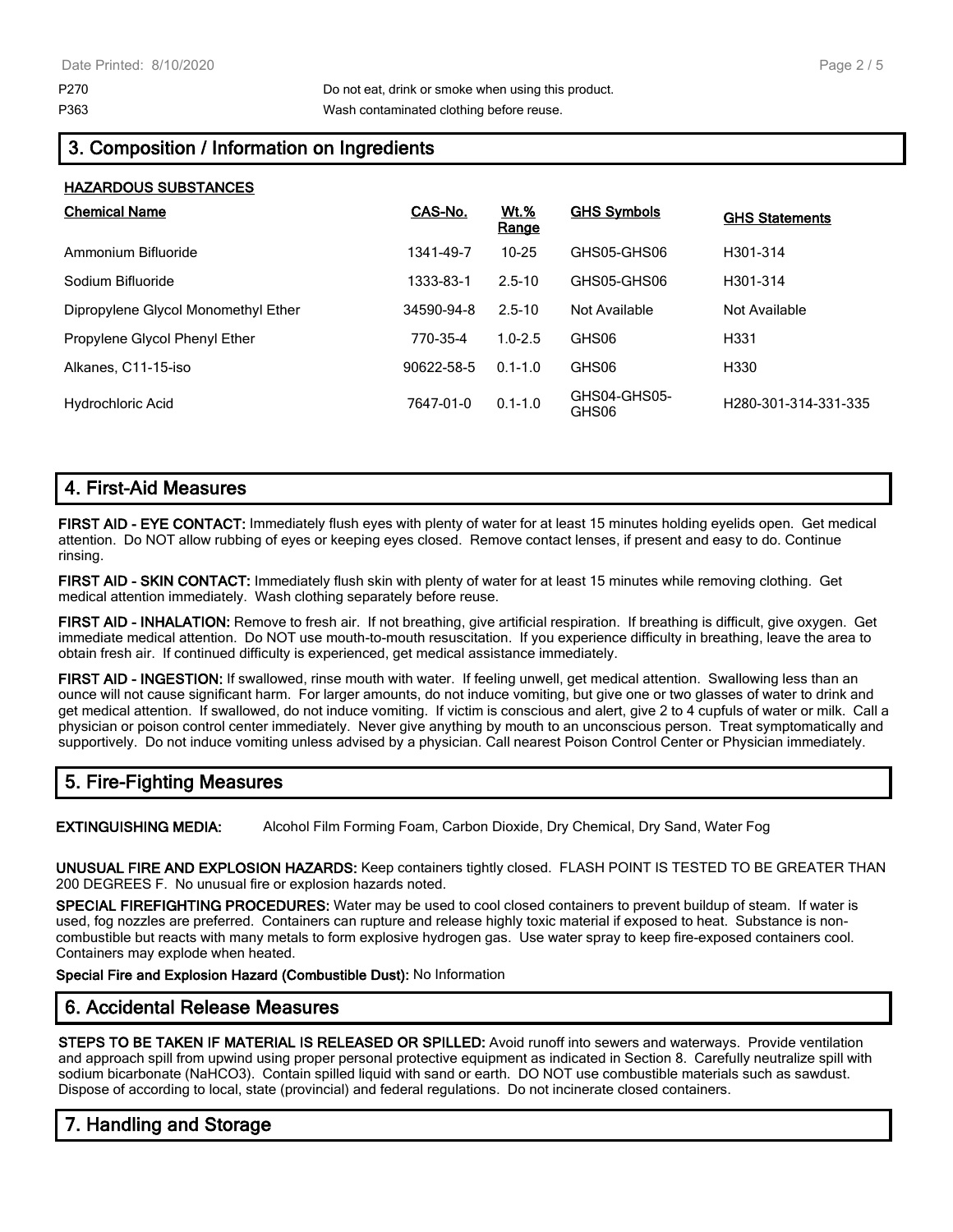**HANDLING:** Wash thoroughly after handling. Wash hands before eating. Remove contaminated clothing and launder before reuse. Use only with adequate ventilation. Follow all SDS and label precautions even after container is emptied because it may retain product residues. Avoid breathing fumes, vapors, or mist. Avoid contact with eyes, skin and clothing.

**STORAGE:** Store in a dry, well ventilated place. Keep container tightly closed when not in use.

**Advice on Safe Handling of Combustible Dust:** No Information

| <b>Chemical Name</b>                   | CAS-No.    | Weight %<br>Less Than | <b>ACGIH TLV-</b><br>TWA | <b>ACGIH TLV-</b><br><b>STEL</b> | <b>OSHA PEL-TWA</b> | <b>OSHA PEL-</b><br><b>CEILING</b> |
|----------------------------------------|------------|-----------------------|--------------------------|----------------------------------|---------------------|------------------------------------|
| Ammonium Bifluoride                    | 1341-49-7  | 25.0                  | $2.5 \text{ mg/m}$       | N.E.                             | $2.5 \text{ mg/m}$  | N.E.                               |
| Sodium Bifluoride                      | 1333-83-1  | 5.0                   | $2.5 \text{ mg/m}$       | N.E.                             | $2.5 \text{ mg/m}$  | N.E.                               |
| Dipropylene Glycol Monomethyl<br>Ether | 34590-94-8 | 5.0                   | $100$ ppm                | $150$ ppm                        | $100$ ppm           | N.E.                               |
| Propylene Glycol Phenyl Ether          | 770-35-4   | 5.0                   | N.E.                     | N.E.                             | N.E.                | N.E.                               |
| Alkanes, C11-15-iso                    | 90622-58-5 | 1.0                   | N.E.                     | N.E.                             | N.E.                | N.E.                               |
| <b>Hydrochloric Acid</b>               | 7647-01-0  | 1.0                   | N.E.                     | N.E.                             | N.E.                | 5 ppm                              |

# **8. Exposure Controls / Personal Protection**

### **PERSONAL PROTECTION**

**ENGINEERING CONTROLS:** Use process enclosures, local exhaust ventilation, or other engineering controls to control airborne levels below recommended exposure limits. Provide general dilution of local exhaust ventilation in volume and pattern to keep TLV of hazardous ingredients below acceptable limits. Prevent build-up of vapors by opening all doors and windows to achieve crossventilation.

**RESPIRATORY PROTECTION:** A respiratory protection program that meets OSHA 1910.134 and ANSI Z88.2 requirements must be followed whenever workplace conditions warrant a respirator's use.

**SKIN PROTECTION:** Use impervious gloves to prevent skin contact and absorption of this material through the skin.

**EYE PROTECTION:** Use safety eyewear designed to protect against splash of liquids.

**OTHER PROTECTIVE EQUIPMENT:** Refer to safety supervisor or industrial hygienist for further guidance regarding types of personal protective equipment and their applications.

**HYGIENIC PRACTICES:** Wash thoroughly with soap and water before eating, drinking or smoking. Remove contaminated clothing immediately and launder before reuse.

**Engineering Measures for Combustible Dust:** No Information

## **9. Physical and Chemical Properties**

| Appearance:                 | Gel/Paste                   | <b>Physical State:</b>            | Liguid       |
|-----------------------------|-----------------------------|-----------------------------------|--------------|
| Odor:                       | Pungent                     | <b>Odor Threshold:</b>            | N.E.         |
| <b>Specific Gravity:</b>    | 1.069                       | pH:                               | $2.1 - 3.9$  |
| Freeze Point, °C:           | N.D.                        | <b>Viscosity:</b>                 | N.D.         |
| <b>Solubility in Water:</b> | <b>Water Reactive</b>       | Partition Coefficient, n-octanol/ |              |
| Decomposition Temp., °C:    | N.D.                        | water:                            | N.D.         |
| Boiling Range, °C:          | 100 - 537                   | <b>Explosive Limits, vol%:</b>    | $0.8 - 14.0$ |
| <b>Flammability:</b>        | Does not Support Combustion | Flash Point, °C:                  | 94           |
| <b>Evaporation Rate:</b>    | Slower than Ether           | Auto-Ignition Temp., °C:          | N.D.         |
| <b>Vapor Density:</b>       | Heavier than Air            | Vapor Pressure:                   | N.D.         |
|                             |                             |                                   |              |

(See "Other information" Section for abbreviation legend)

## **10. Stability and Reactivity**

**Conditions to Avoid:** Avoid contact with metals. Avoid excess heat. Keep from freezing.

**Incompatibility:** Incompatible with strong oxidizing agents, strong acids and strong alkalies. Product slowly corrodes copper, aluminum, zinc, and galvanized surfaces.

**Hazardous Decomposition:** When heated to decomposition, it emits acrid smoke and irritating fumes. Decomposition produces hydrogen chloride, chlorine and hydrogen gases.

**Hazardous Polymerization:** Will not occur under normal conditions.

**Stability:** This product is stable under normal storage conditions.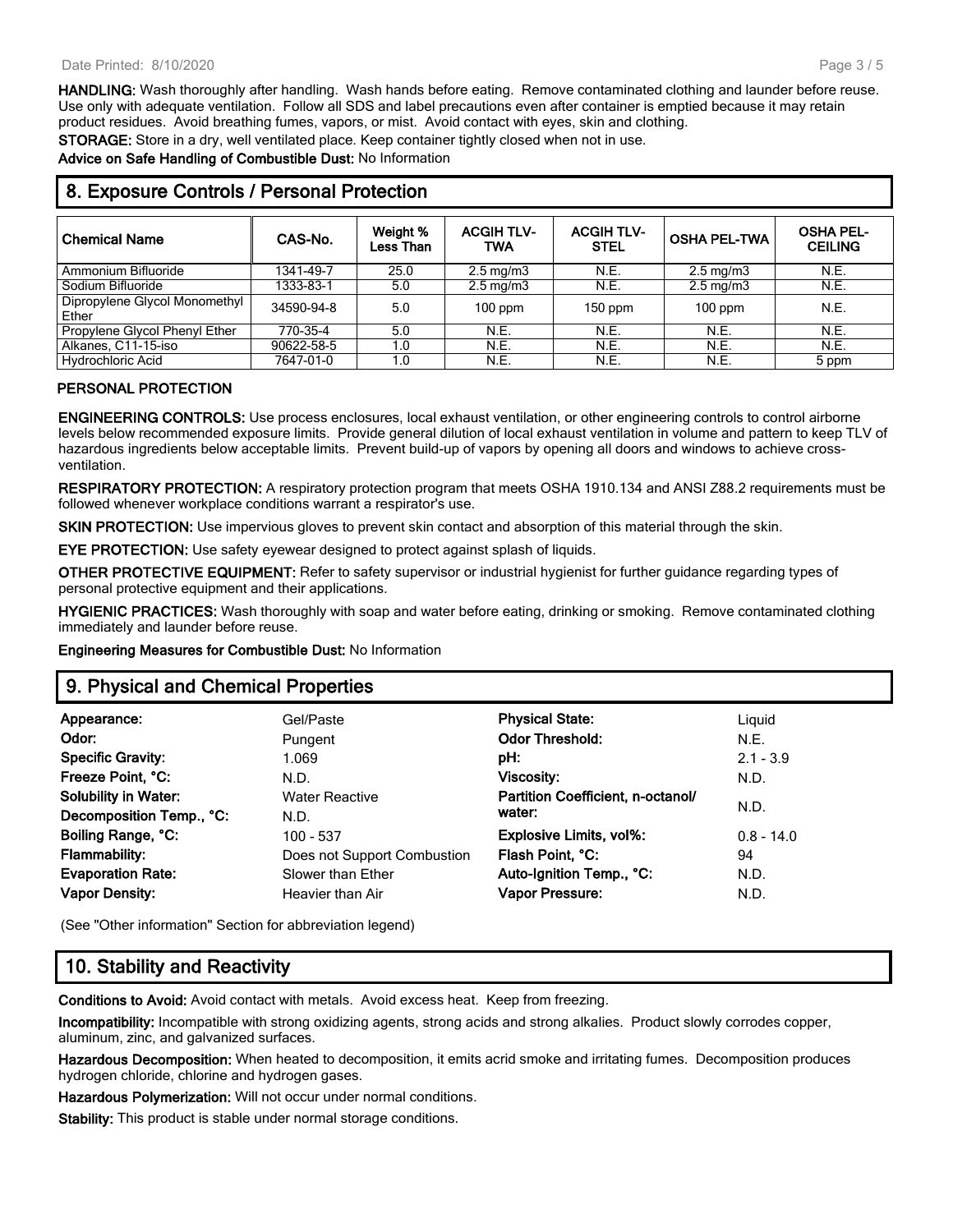## **11. Toxicological Information**

**EFFECTS OF OVEREXPOSURE - EYE CONTACT:** Substance causes severe eye irritation. Injury may be permanent.

**EFFECTS OF OVEREXPOSURE - SKIN CONTACT:** Severely irritating; may cause permanent skin damage.

**EFFECTS OF OVEREXPOSURE - INHALATION:** Harmful if inhaled. High gas, vapor, mist or dust concentrations may be harmful if inhaled. Avoid breathing fumes, spray, vapors, or mist. High vapor concentrations are irritating to the eyes, nose, throat and lungs.

**EFFECTS OF OVEREXPOSURE - INGESTION:** Corrosive and may cause severe and permanent damage to mouth, throat and stomach. Substance may be harmful if swallowed.

**EFFECTS OF OVEREXPOSURE - CHRONIC HAZARDS:** Repeated exposure to low concentrations of HCl vapor or mist may cause bleeding of nose and gums.

**PRIMARY ROUTE(S) OF ENTRY:** Eye Contact, Ingestion, Inhalation, Skin Absorption, Skin Contact

#### **ACUTE TOXICITY VALUES**

#### **The acute effects of this product have not been tested. Data on individual components are tabulated below:**

| CAS-No.    | <b>Chemical Name</b>                | Oral LD50           | Dermal LD50        | Vapor LC50      |
|------------|-------------------------------------|---------------------|--------------------|-----------------|
| 1341-49-7  | Ammonium Bifluoride                 | 130 mg/kg Rat       | N.E.               | N.E.            |
| 1333-83-1  | Sodium Bifluoride                   | 80 mg/kg Rat        | N.E.               | N.F.            |
| 34590-94-8 | Dipropylene Glycol Monomethyl Ether | 5350 mg/kg Rat      | 9500 mg/kg Rabbit  | $>20$ mg/L      |
| 770-35-4   | Propylene Glycol Phenyl Ether       | 2830 mg/kg Rat      | >2000 mg/kg Rabbit | $>5.4$ mg/L Rat |
| 90622-58-5 | Alkanes, C11-15-iso                 | >5000 mg/kg Rat     | >3160 mg/kg Rabbit | N.E.            |
| 7647-01-0  | <b>Hydrochloric Acid</b>            | 238 - 277 mg/kg Rat | >5010 mg/kg Rabbit | N.E.            |

N.E. - Not Established

## **12. Ecological Information**

**ECOLOGICAL INFORMATION:** Product is a mixture of listed components. No ecotoxicity data was found for this product.

## **13. Disposal Information**

**DISPOSAL INFORMATION:** Dispose of material in accordance to local, state, and federal regulations and ordinances.

## **14. Transport Information**

| UN Number:                   | Domestic (USDOT)<br>UN1760                                               | International (IMDG)<br>UN1760                                           | <u>Air (IATA)</u><br>UN1760                                              | TDG (Canada)<br>UN1760                                                   |
|------------------------------|--------------------------------------------------------------------------|--------------------------------------------------------------------------|--------------------------------------------------------------------------|--------------------------------------------------------------------------|
| <b>Proper Shipping Name:</b> | Corrosive liquid, n.o.s.,<br>(Ammonium bifluoride,<br>Sodium bifluoride) | Corrosive liquid, n.o.s.,<br>(Ammonium bifluoride,<br>Sodium bifluoride) | Corrosive liquid, n.o.s.,<br>(Ammonium bifluoride,<br>Sodium bifluoride) | Corrosive liquid, n.o.s.,<br>(Ammonium bifluoride,<br>Sodium bifluoride) |
| <b>Hazard Class:</b>         | 8                                                                        | 8                                                                        | 8                                                                        | 8                                                                        |
| <b>Packing Group:</b>        | н                                                                        | Ш                                                                        | Н                                                                        | П                                                                        |
| <b>Limited Quantity:</b>     | Yes                                                                      | Yes                                                                      | Cargo Aircraft Only                                                      | Yes                                                                      |

## **15. Regulatory Information**

### **U.S. Federal Regulations:**

#### **CERCLA - SARA Hazard Category**

This product has been reviewed according to the EPA 'Hazard Categories' promulgated under Sections 311 and 312 of the Superfund Amendment and Reauthorization Act of 1986 (SARA Title III) and is considered, under applicable definitions, to meet the following categories:

Acute Toxicity (any route of exposure), Skin Corrosion or Irritation